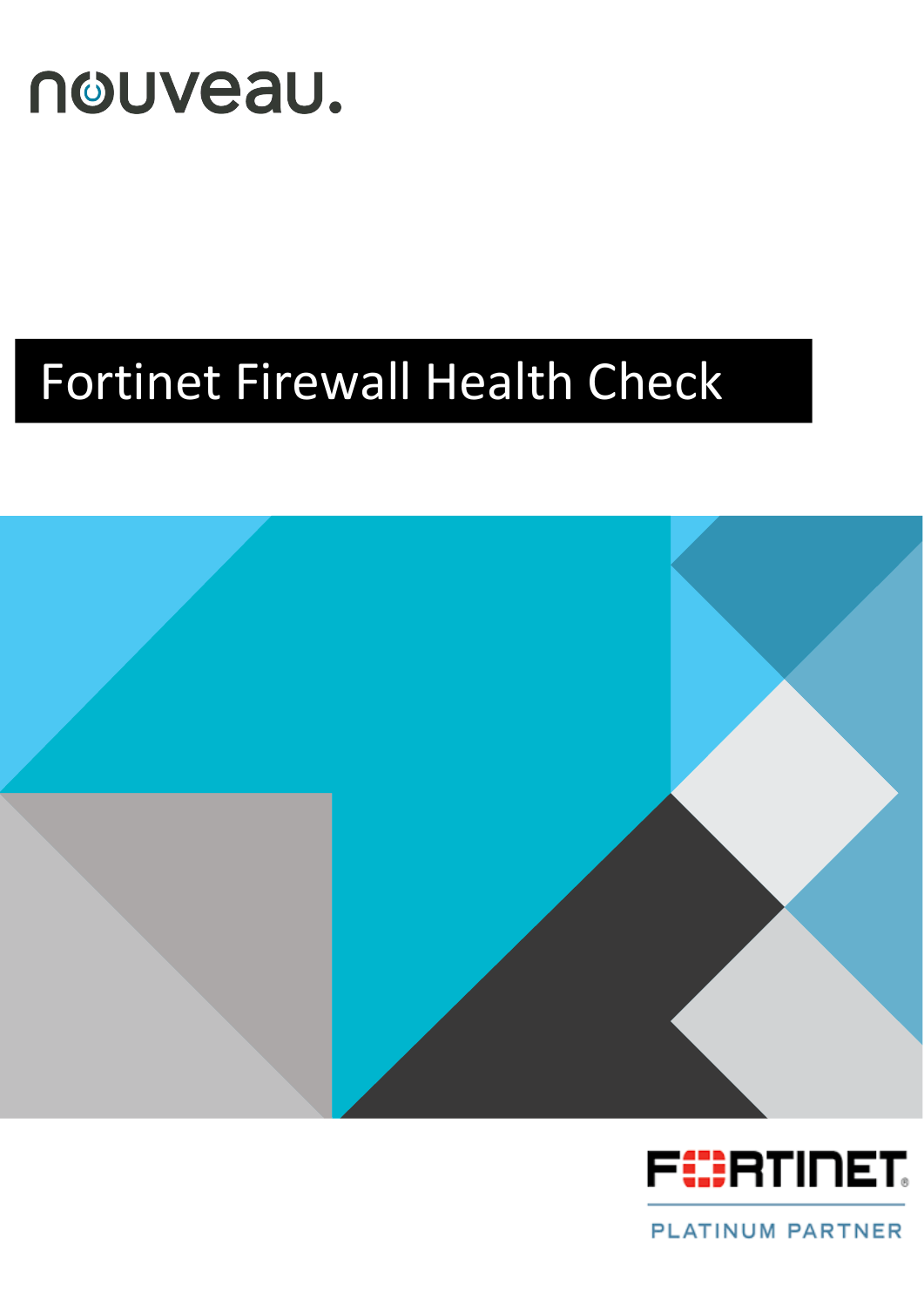

# **Why do I need a firewall health check?**

- The organisation has changed is the firewall still meeting the needs of the business?
- Firewall rules have changed since installation and may no longer adhere to best practice.
- Organisations are often unaware what their firewall is doing.
- Organisations often lack understanding of the traffic traversing their firewall and the protocols and applications that make up that traffic.
- Firewall services availability, resilience and risk assessments are often lacking.
- The firewall may have additional features available which could improve security or the functionality of the firewall.
- Mitigate risk and increase peace of mind with expert validation of the firewall function.
- To ensure your firewall meets PCI Compliance and not using non-compliant (SSLv3 and TLS1).

### **When should I have a firewall health check?**

- We usually recommend a firewall health check on an annual basis, depending on how often the firewall rules are updated or changes are made within the organisation.
- Business drivers include a major change in the business, a merger, on-boarding new web applications, or a change of technical administration staff.

# **Who will complete the health check?**

A certified security consultant with extensive experience.

### **Where is the work completed?**

- The entire exercise can be done remotely using remote meeting capabilities, or via a direct remote connection to the firewall (we only require read‐only access), or on site, according to the customer's preference.
- For larger Fortigate models, the first half of a health check will often be done on site and the second half will be completed remotely.